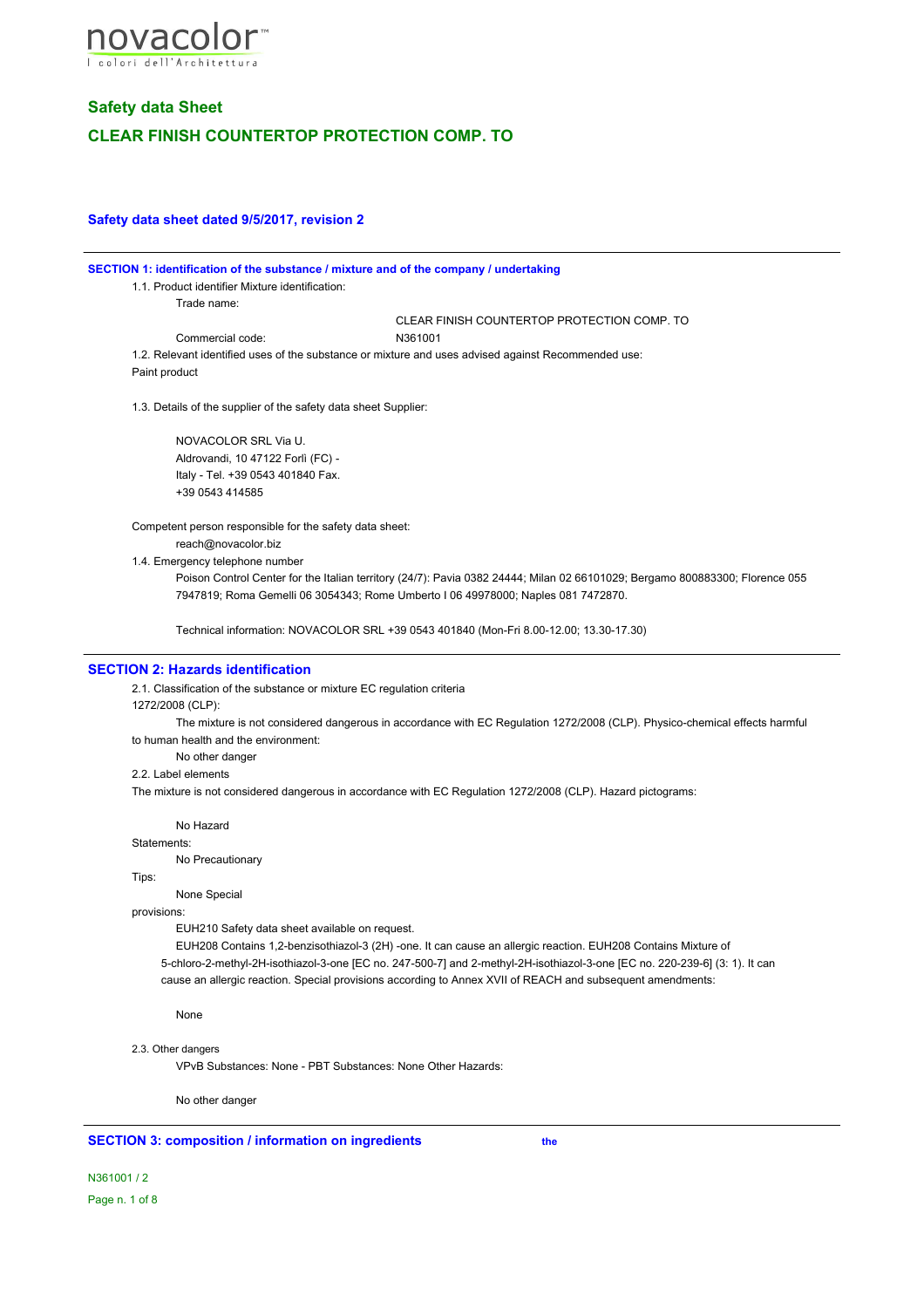

3.1. Substances

## NA

#### 3.2. Mixtures

Hazardous components within the meaning of the CLP regulation and related classification:

| Qty                                 | <b>First name</b>                                                                                                                              | <b>Identification number</b>    |                         | <b>Classification</b>                                                                                                                                                                                                                                                                                                  |
|-------------------------------------|------------------------------------------------------------------------------------------------------------------------------------------------|---------------------------------|-------------------------|------------------------------------------------------------------------------------------------------------------------------------------------------------------------------------------------------------------------------------------------------------------------------------------------------------------------|
| > 0.005%                            | - < 0.05% 1, 2-be massiothiazol-3 (2H)                                                                                                         | Index<br>number:<br>CAS:<br>EC: | 2634-33-5<br>220-120-9  | 613-088-00-6 3.1 / 2 7 Inhal Acute Tox. 2 H330<br>3.2 / 2 Skin Irrit. 2 H315<br>3.3 / 1 Eye Dam. 1 H318<br>3.4.2 / 1-1A-1B Skin Sens. 1.1A, 1B H317<br>$\Diamond$ 3.1 / 4 / Oral Acute Tox. 4 H302<br>$\bigotimes$ 4.1 / A1 Aquatic Acute 1 H400 M = 1.<br>$\bullet$ 4.1 / C2 Aquatic Chronic 2 H411 M = 1.            |
| $\frac{500015}{8}$<br>. <0<br>0015% | Mixture of 5-chloro-2-<br>methyl-2H-isothiazol-3- one [EC<br>no. 247-500-7] and<br>2-methyl-2H-isothiazol- 3-one<br>[EC no. 220-239- 6] (3: 1) | Index<br>number:<br>CAS:<br>EC: | 55965-84-9<br>611-341-5 | 613-167-00-5 3.2 / 18 Skin Corr, 1B H314<br>$\vee$ 3.4.2 / 1A Skin Sens. 1A H317<br>$\frac{1}{2}$ 4.1 / A1 Aquatic Acute 1 H400 M = 100.<br>$\bullet$ 4.1 / C1 Aquatic Chronic 1 H410 M = 10.<br>3.1 / 3 / Oral Acute Tox. 3 H301<br>3.1 / 3 / Dermal Acute Tox. 3 H311<br>$\otimes$ 3.1 / 1 / Inhal Acute Tox. 1 H330 |

#### **SECTION 4: first aid measures**

4.1. Description of first aid measures In case of skin contact:

Wash thoroughly with soap and water. In case of eye contact:

In case of contact with eyes, rinse immediately with plenty of water and seek medical advice. In case of ingestion:

Never induce vomiting. SEEK MEDICAL EXAMINATION IMMEDIATELY. In case of inhalation:

Take the injured person to fresh air and keep him warm and at rest. 4.2. Most important symptoms and effects, both acute and delayed None

4.3. Indication of any immediate medical attention and special treatment needed

Treatment: None

#### **SECTION 5: firefighting measures**

5.1. Extinguishing media Suitable extinguishing media: Water.

> Carbon dioxide (CO2). Extinguishing media which must not be used for safety reasons: None in particular.

5.2. Special hazards arising from the substance or mixture Do not inhale the gases produced by the explosion and combustion.

N361001 / 2

Page n. 2 of 8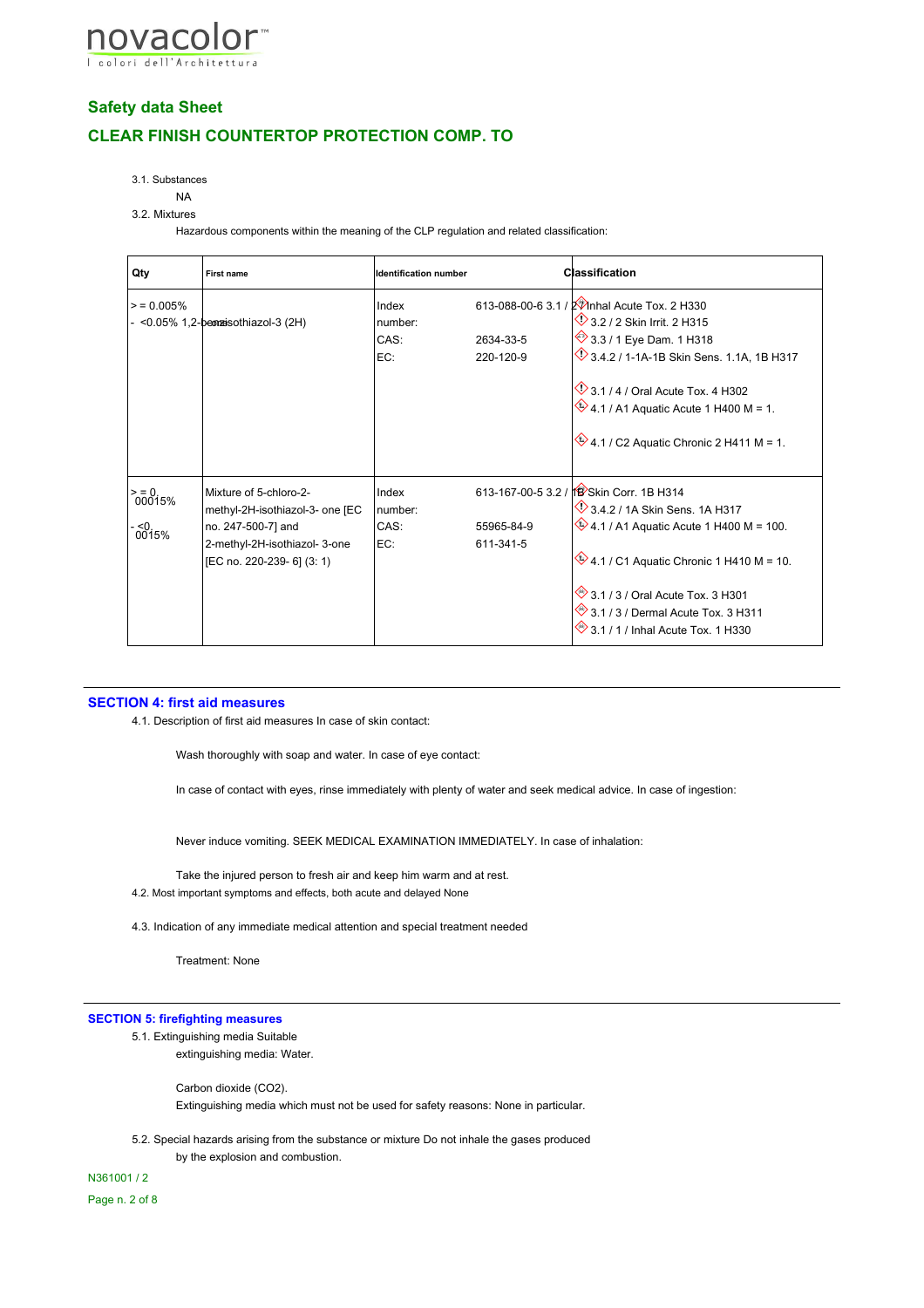

Combustion produces heavy smoke.

5.3. Advice for firefighters Use suitable respiratory equipment.

Collect the contaminated water used to extinguish the fire separately. Do not drain it into the sewer system.

If feasible in terms of safety, move undamaged containers from the immediate danger area.

#### **SECTION 6: Accidental Release Measures**

6.1. Personal precautions, protective equipment and emergency procedures Wear personal protective equipment. Move people to a safe place.

Consult the protective measures set out in points 7 and 8.

6.2. Environmental precautions

Prevent penetration into soil / subsoil. Prevent runoff into surface water or sewerage.

Retain contaminated wash water and dispose of it. In the event of gas leakage or penetration into waterways, soil or sewage system, inform the responsible authorities.

Suitable material for collection: absorbent, organic, sand

- 6.3. Methods and material for containment and cleaning up Wash with plenty of water.
- 6.4. Reference to other sections See also paragraphs 8 and 13

# **SECTION 7: handling and storage**

7.1. Precautions for Safe Handling

Avoid contact with skin and eyes, inhalation of vapors and mists. At work do not eat or drink.

See also paragraph 8 for the recommended protective devices.

7.2. Conditions for safe storage, including any incompatibilities Keep away from food, drink and feed. Incompatible subjects:

None in particular. See also paragraph 10 below. Indication for premises: Adequately ventilated premises.

7.3. Specific end use (s) No particular

use

#### **SECTION 8: exposure control / protection indi** vidual

8.1. Control parameters

DNEL exposure limit values NA

PNEC exposure limit values

# NA

8.2. Exposure controls Eye protection:

Not required for normal use. However, operate according to good working practices. Skin protection:

No special precautions are required for normal use. Hand protection:

Not required for normal use. Respiratory

#### protection:

Not necessary for normal use. Thermal risks:

N361001 / 2 Page n. 3 of 8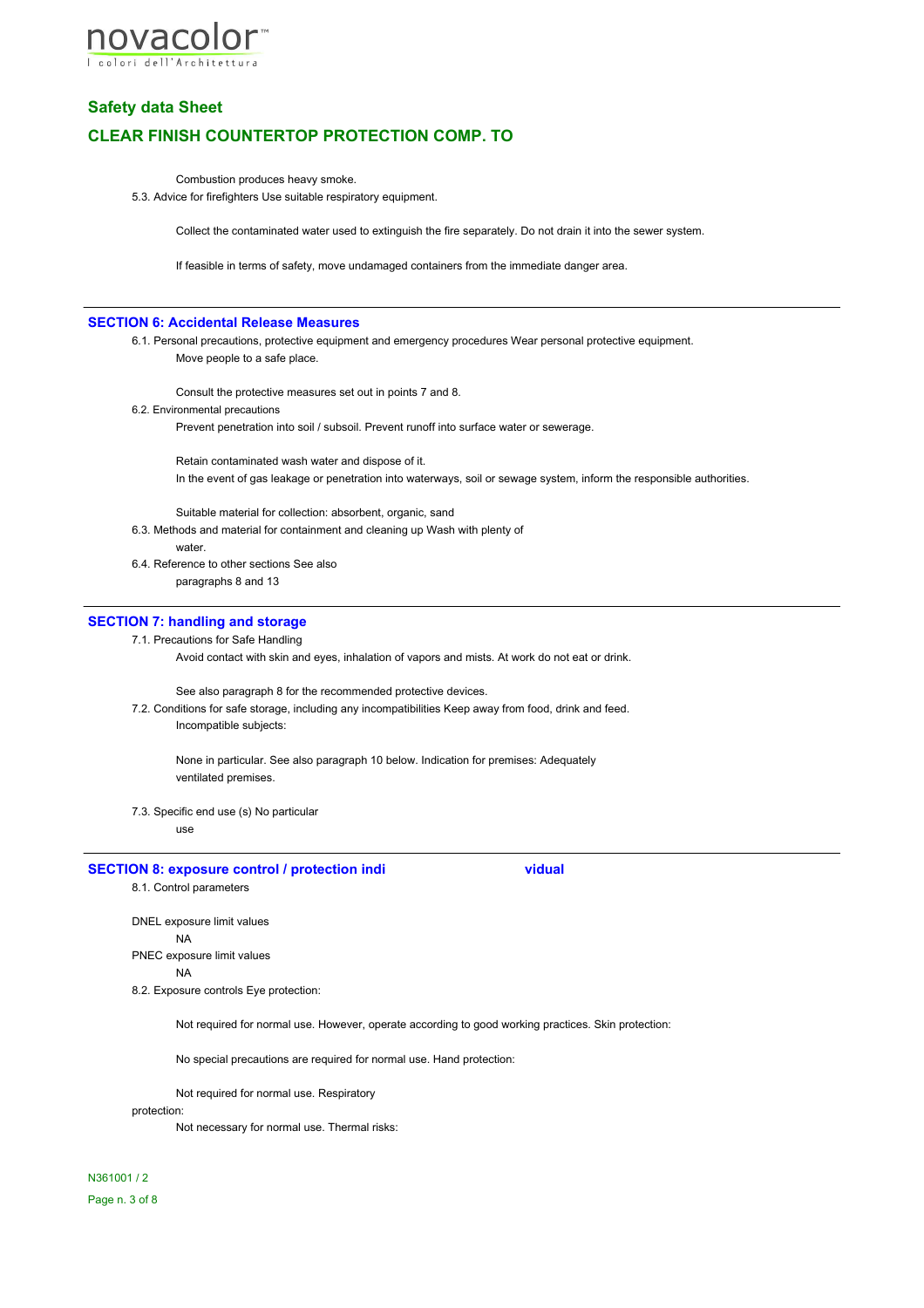

# **Safety data Sheet**

# **CLEAR FINISH COUNTERTOP PROTECTION COMP. TO**

Nobody Environmental exposure controls: None Suitable technical checks: Nobody

#### **SECTION 9: physical and chemical properties**

9.1. Information on basic physical and chemical properties Appearance:

|                                                   | liquid         |           |           |           |  |
|---------------------------------------------------|----------------|-----------|-----------|-----------|--|
| Color:                                            | opalescent     |           |           |           |  |
| Smell:                                            | characteristic |           |           |           |  |
| Odor threshold:                                   | <b>NA</b>      |           |           |           |  |
| pH:                                               | 9              |           |           |           |  |
| Melting point / freezing point: NA                |                |           |           |           |  |
| Initial boiling point and boiling range:          |                |           |           | <b>NA</b> |  |
| Solid / gas flammability:                         | <b>NA</b>      |           |           |           |  |
| Upper / lower flammability or explosion limit:    |                |           |           |           |  |
| Vapor density:                                    | NA.            |           |           |           |  |
| Flash point:                                      | <b>NA</b>      |           |           |           |  |
| Evaporation rate:                                 | NA.            |           |           |           |  |
| Vapor pressure:                                   | <b>NA</b>      |           |           |           |  |
| Relative density:                                 | $1.07$ kg / l  |           |           |           |  |
| Lipid:                                            | <b>NA</b>      |           |           |           |  |
| Partition coefficient (n-octanol / water):        |                |           | <b>NA</b> |           |  |
| Auto-ignition temperature:                        |                | <b>NA</b> |           |           |  |
| Decomposition temperature:                        |                | <b>NA</b> |           |           |  |
| Viscosity:                                        | <b>NA</b>      |           |           |           |  |
| Explosive properties:                             | <b>NA</b>      |           |           |           |  |
| Oxidizing properties:                             | <b>NA</b>      |           |           |           |  |
| Other information                                 |                |           |           |           |  |
| Miscibility:                                      | <b>NA</b>      |           |           |           |  |
| Lipid:                                            | <b>NA</b>      |           |           |           |  |
| Conductivity:                                     | NA.            |           |           |           |  |
| Characteristic properties of groups of substances |                |           | <b>NA</b> |           |  |
|                                                   |                |           |           |           |  |

# **SECTION 10: stability and reactivity**

10.1. Reactivity

 $9.2.$ 

Stable under normal conditions

10.2. Chemical stability

Stable under normal conditions

10.3. Possibility of hazardous reactions None

- 10.4. Conditions to avoid Stable under normal conditions.
- 10.5. Incompatible materials None in particular.

10.6. Hazardous decomposition products None.

#### **SECTION 11: Toxicological information**

11.1. Information on toxicological effects Toxicological information of the product:

CLEAR FINISH COUNTERTOP PROTECTION COMP. TO a) acute toxicity Not classified

No data available for the product.

N361001 / 2 Page n. 4 of 8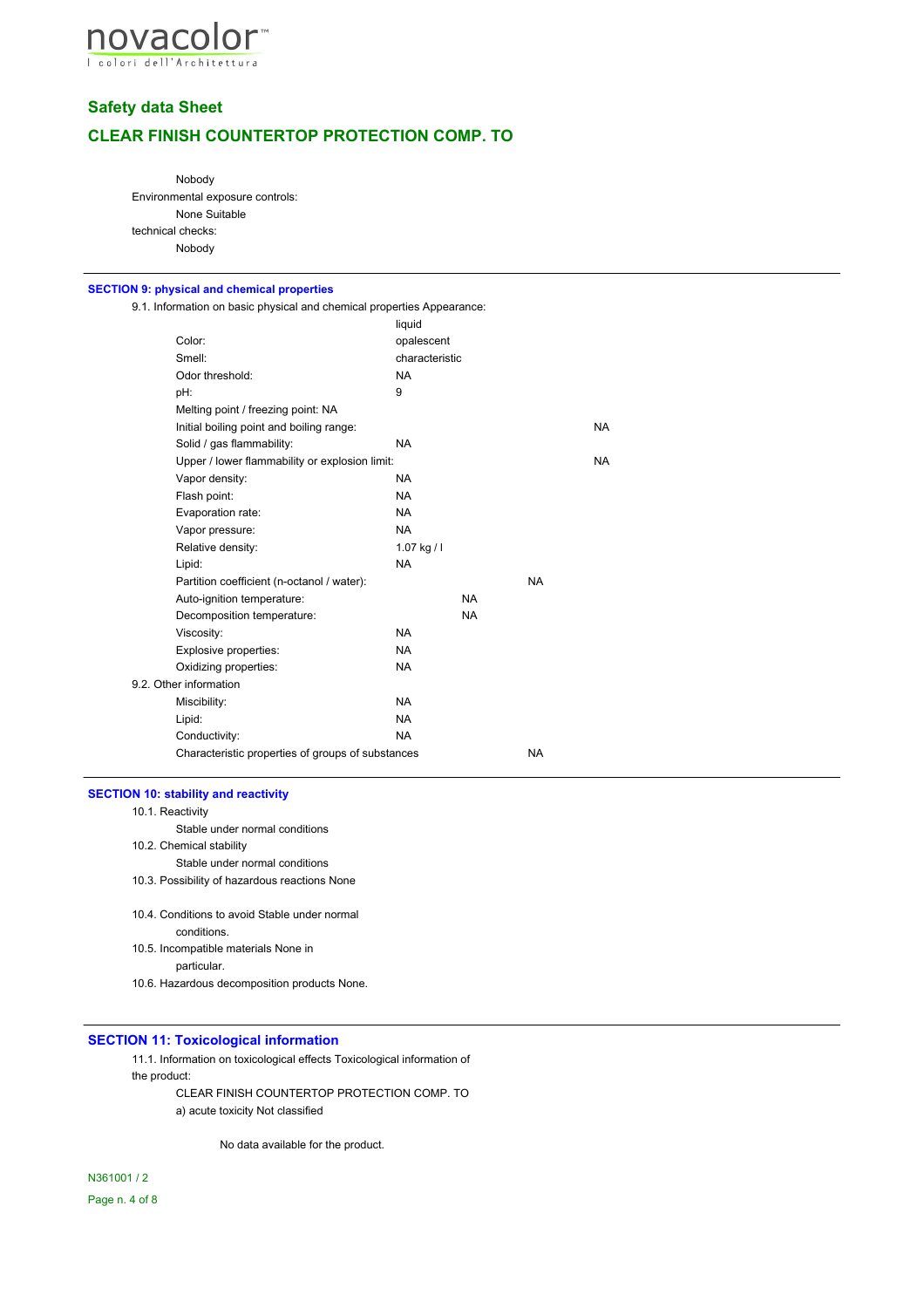

b) skin corrosion / irritation Not classified

No data available for the product. c) serious eye damage / serious eye irritation Not classified

No data available for the product. d) respiratory or skin sensitization Not classified

No data available for the product. e) germ cell mutagenicity Not classified

No data available for the product. f) carcinogenicity Not classified

No data available for the product. g) reproductive toxicity Not classified

No data available for the product. h) specific target organ toxicity (STOT) - single exposure Not classified

No data available for the product. i) specific target organ toxicity (STOT) - repeated exposure Not classified

No data available for the product. j) aspiration hazard Not classified

No data available for the product.

Toxicological information regarding the main substances present in the product: NA

#### **SECTION 12: ecological information**

#### 12.1. Toxicity

Use according to good working practices, avoiding to disperse the product in the environment. CLEAR FINISH COUNTERTOP PROTECTION COMP. TO

Not classified for environmental hazards No data available

for the product.

Mixture of 5-chloro-2-methyl-2H-isothiazol-3-one [EC no. 247-500-7] and 2-methyl-2H-isothiazol-3-one [EC no. 220-239-6] (3: 1) - CAS: 55965-84-9

a) Acute aquatic toxicity:

Test: EC50 - Species: Daphnia 0.1 mg / l - Duration h: 48 daphnia magna Test: EC50 - Species: Algae 0.048 mg / l - Duration h: 72 pseudokirchneriella subcapitata Test: EC50 - Species: Fish 0.22 mg / l - Duration h : 96 oncorhynchus mykiss Test: NOEC - Species: Algae 0.00064 mg / l - Duration h: 48 skeletonema costatum Test: NOEC - Species: Daphnia 0.004 mg / l - Duration h: 504 daphnia magna Test: NOEC - Species: Fish 0.098 mg / l - Duration h: 672 oncorhynchus mykiss Test: NOEC - Species: Algae 0.0012 mg / l - Duration h: 72 pseudokirchneriella subcapitata

12.2. Persistence and degradability

#### NA

12.3. Bioaccumulative potential

NA

12.4. Mobility in the soil

NA

12.5. Results of PBT and vPvB assessment vPvB substances: None - PBT substances: None 12.6. Other adverse effects

None

N361001 / 2 Page n. 5 of 8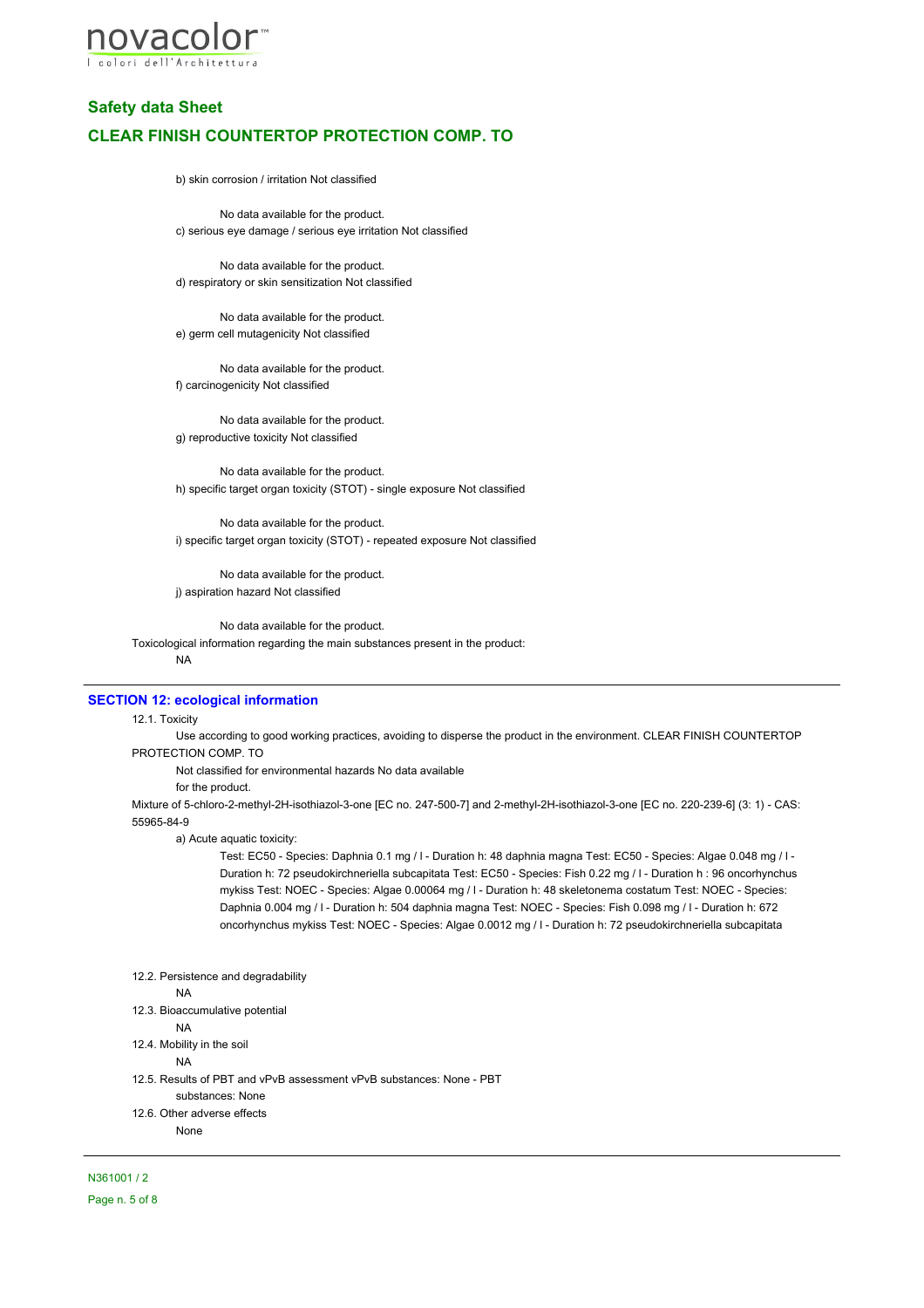

# **Safety data Sheet**

# **CLEAR FINISH COUNTERTOP PROTECTION COMP. TO**

## **SECTION 13: Disposal considerations**

#### 13.1. Waste treatment methods

Recover if possible. Operate according to local and national regulations.

#### **SECTION 14: Transport information**

14.1. UN number Not dangerous goods according to the transport regulations. 14.2. UN proper shipping name NA 14.3. Transport hazard class (es) NA 14.4. Packing group NA 14.5. Environmental hazards NA 14.6. Special precautions for users NA

14.7. Transport in bulk according to Annex II of MARPOL and the IBC code NA

#### **SECTION 15: regulatory information**

15.1. Health, safety and environmental laws and regulations specific for the substance or mixture

Legislative Decree 9/4/2008 n. 81 Ministerial Decree 26/02/2004 (Occupational exposure limits) Regulation (EC) n. 1907/2006 (REACH) Regulation (EC) n. 1272/2008 (CLP)

Regulation (CE) n. 790/2009 (ATP 1 CLP) and (UE) n. 758/2013 Regulation (EU) 2015/830 Regulation (EU) no. 286/2011 (ATP 2 CLP) Regulation (EU) n. 618/2012 (ATP 3 CLP) Regulation (EU) n. 487/2013 (ATP 4 CLP) Regulation (EU) n. 944/2013 (ATP 5 CLP) Regulation (EU) n. 605/2014 (ATP 6 CLP) Regulation (EU) n. 2015/1221 (ATP 7 CLP)

Restrictions relating to the product or the substances contained according to Annex XVII of Regulation (EC) 1907/2006 (REACH) and subsequent amendments:

Product restrictions:

40

Restrictions relating to the substances contained:

55

Where applicable, refer to the following regulations:

Ministerial circulars 46 and 61 (Aromatic amines). Directive 2012/18 / EU (Seveso III) Regulation 648/2004 / EC (Detergents).

DL 3/4/2006 n. 152 Environmental standards Dir. 2004/42 / CE (VOC Directive)

Provisions relating to EU directive 2012/18 (Seveso III): Seveso III category according to Annex 1, part 1 Nobody

15.2. Chemical safety assessment A chemical safety assessment has not been performed for the mixture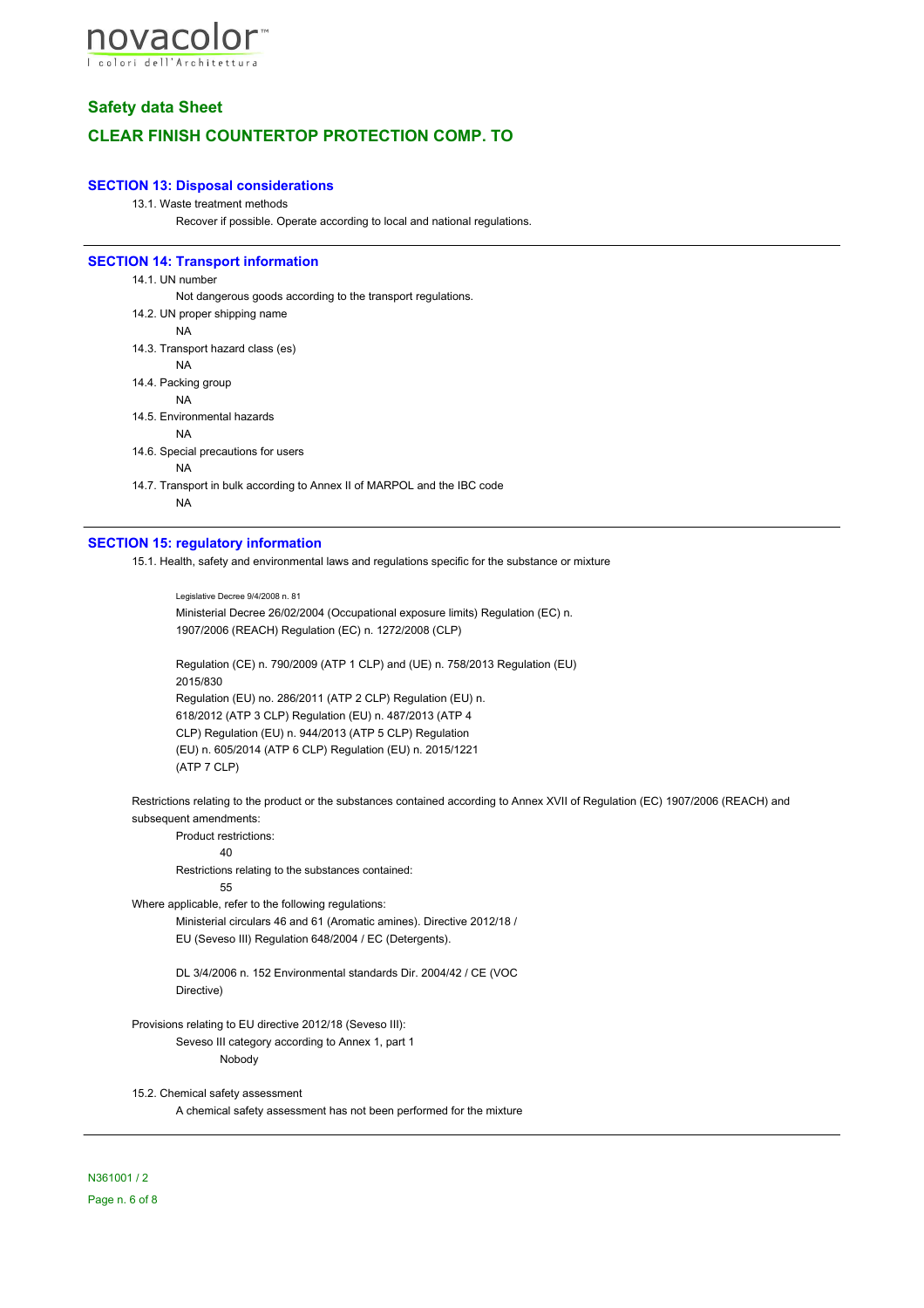

# **Safety data Sheet**

# **CLEAR FINISH COUNTERTOP PROTECTION COMP. TO**

## **SECTION 16: other information**

Text of the sentences used in paragraph 3:

H330 Lethal if inhaled. H315 Causes skin irritation. H318 Causes serious eye damage.

H317 May cause an allergic skin reaction. H302 Harmful if swallowed.

H400 Very toxic to aquatic life.

H411 Toxic to aquatic life with long lasting effects. H314 Causes severe skin burns and eye damage. H410 Very toxic to aquatic life with long lasting effects. H301 Toxic if swallowed.

H311 Toxic in contact with skin.

| Hazard class and category | Code                  | <b>Description</b>                                                   |  |
|---------------------------|-----------------------|----------------------------------------------------------------------|--|
| Acute Tox. 1              | $3.1 / 1 /$ Inhal     | Acute toxicity (inhalation), Category 1                              |  |
| Acute Tox. 2              | $3.1 / 2 /$ Inhal     | Acute toxicity (inhalation), Category 2                              |  |
| Acute Tox. 3              | 3.1 / 3 / Dermal      | Acute toxicity (dermal), Category 3                                  |  |
| Acute Tox. 3              | 3.1/3/Oral            | Acute toxicity (oral), Category 3                                    |  |
| Acute Tox. 4              | 3.1/4/Oral            | Acute toxicity (oral), Category 4                                    |  |
| Skin Corr. 1B             | 3.2/1B                | Skin corrosion, Category 1B                                          |  |
| Skin Irrit. 2             | 3.2/2                 | Skin irritation, Category 2                                          |  |
| Eye Dam. 1                | 3.3/1                 | Serious eye damage, Category 1                                       |  |
| Skin Sens. 1,1A, 1B       | $3.4.2 / 1 - 1A - 1B$ | Skin sensitization, Category 1.1A, 1B                                |  |
| Skin Sens, 1A             | 3.4.2 / 1A            | Skin sensitization, Category 1A                                      |  |
| Aquatic Acute 1           | 4.1 / A1              | Acute hazard to the aquatic environment, Category 1                  |  |
| Aquatic Chronic 1         | 4.1 / C1              | Chronic (long-term) hazard to the aquatic<br>environment, Category 1 |  |
| Aquatic Chronic 2         | 4.1 / C2              | Chronic (long-term) hazard to the aquatic<br>environment, Category 2 |  |

This document has been prepared by an SDS technician and has received adequate training. Main bibliographic sources:

ECDIN - Environmental Chemicals Data and Information Network - Joint Research Center, Commission of the European **Communities** 

SAX's DANGEROUS PROPERTIES OF INDUSTRIAL MATERIALS - Eight Edition - Van Nostrand Reinold CCNL - Annex 1

Istituto Superiore di Sanità - National Chemical Substances Inventory

The information contained therein is based on our knowledge at the above date. Are referred

N361001 / 2 Page n. 7 of 8